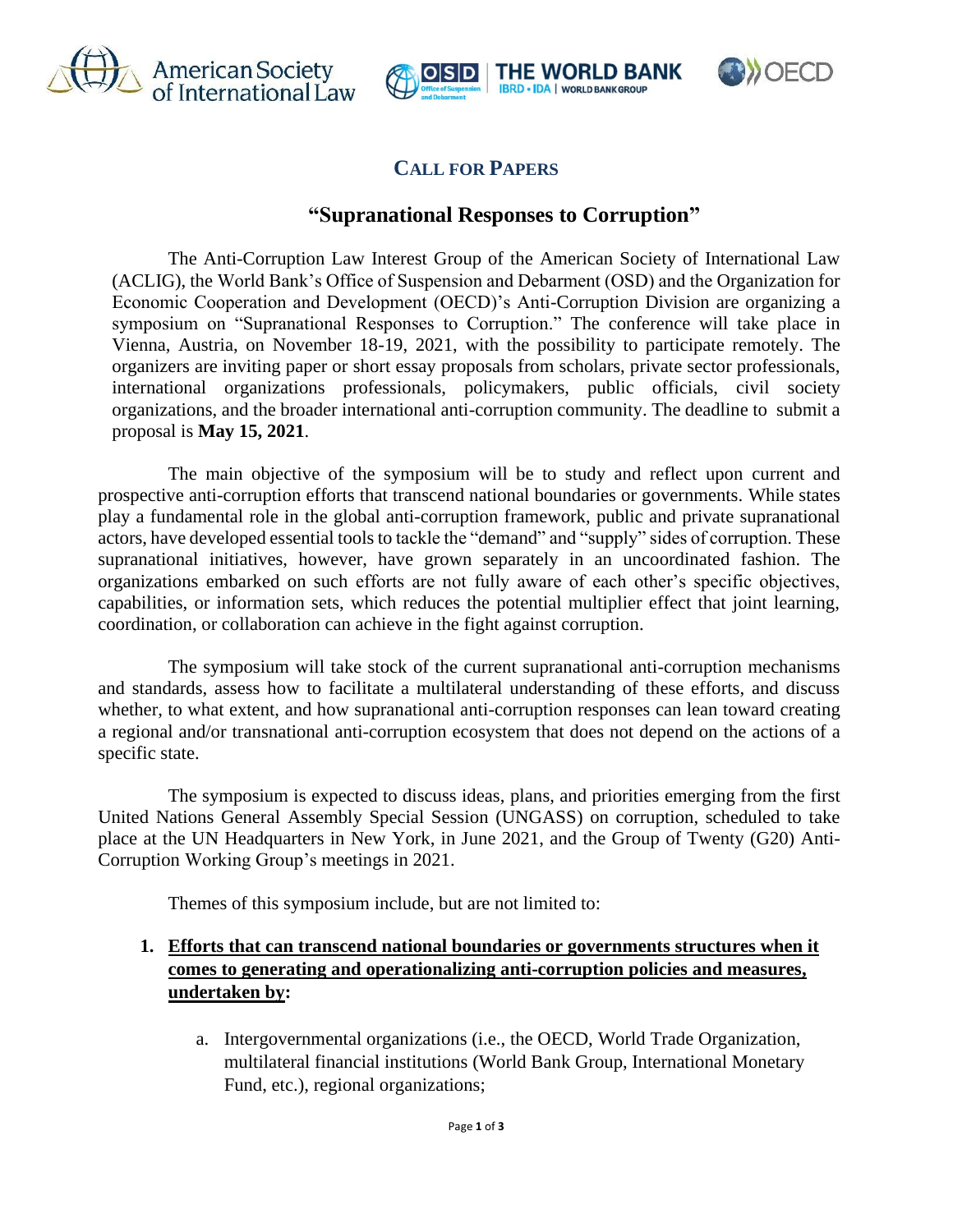





- b. Institutional investors (i.e., Green Climate Fund, sovereign wealth funds, pension funds, investment funds, etc.);
- c. Donors (i.e., public funds and private foundations, etc.);
- d. Services providers to private sector (i.e., banking, insurance, financial, legal, etc.);
- e. Private or public corporations with multinational activities, such as through compliance;

## **2. Efforts to establish regional/global investigative, prosecutorial, and adjudicatory anti-corruption institutions:**

- a. Lessons learned from establishing the European Public Prosecutor Office (EPPO);
- b. The development of regional law enforcement networks;
- c. The case for creating multilateral, regional, and hybrid anti-corruption investigative, prosecutorial, and judicial institutions; experiences to draw upon when considering such institutions;
- d. The role and power of international human rights courts and other international courts and arbitral tribunals.

### **3. Efforts to enhance coordination and collaboration among the actors undertaking anti-corruption efforts at the international level:**

- a. Coordination and cooperation of law enforcement authorities in the resolution of multi-jurisdictional cases and sanction allocation;
- b. The feasibility and potential of cross-application of sanctions via agreements among organizations;
- c. Assessing how information and data generated by the anti-corruption sanctions systems of various organizations can be used by these organizations or third parties – private or public;
- d. Establishing a dialogue mechanism among the relevant international organizations;
- e. Leveraging multi-stakeholder initiatives to combat corruption through collective action.